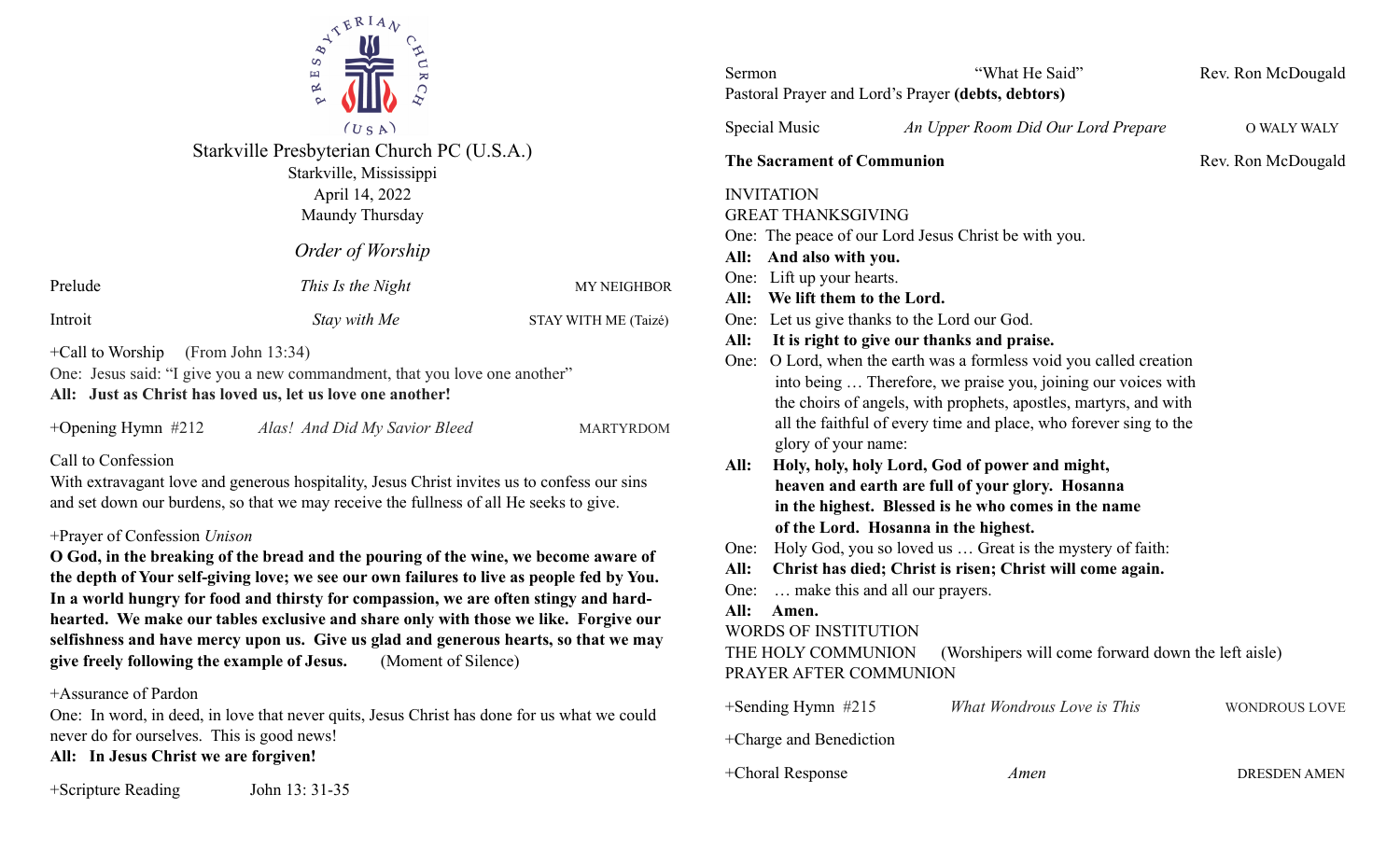+Postlude *On a Barren Hilltop* KING'S WESTON

**Please depart in silence**

**+ Stand if you are able**